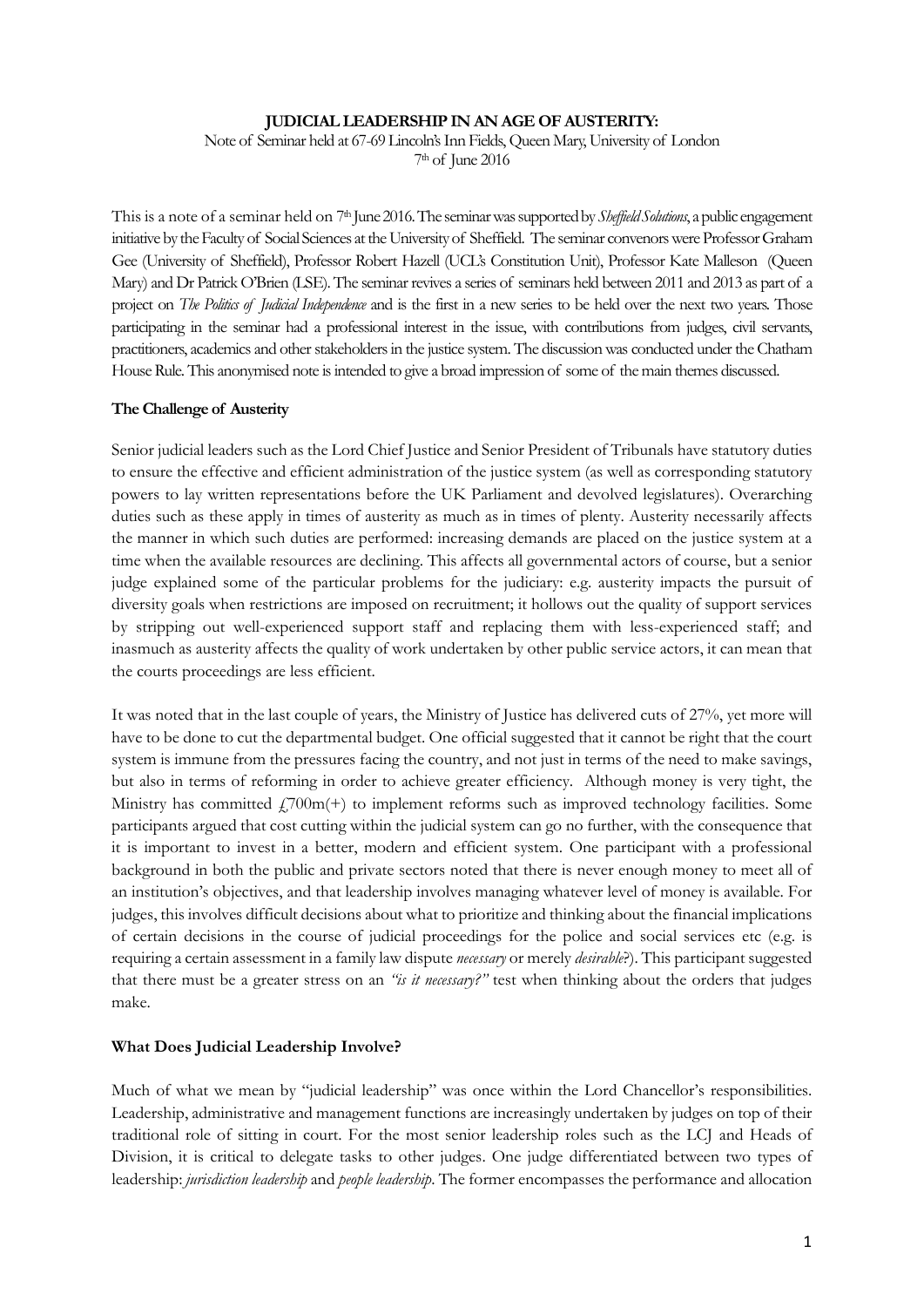of the judicial workforce and helping to shape the policy of the justice sector. The latter embraces the responsibility to manage and support a range of actors in the justice system (judges, clerks, case workers, case officers). Both types of are necessary for a fair, accessible and proportionate system. One participant emphasised that there are system-wide dimensions to judicial leadership: i.e. judges have leadership responsibilities not only in respect of other judges, but other stakeholders in the justice system. Supporting a wide range of colleagues in the justice system is both leadership and management. Individual judges can have a dramatic effect on performance of others (but many tend not to realise this). This invites questions such as: *Do judges communicate enough with other players in the justice system? Do they do enough to indicate what those others players are doing well and what they are doing less well?* It is important to design working practices that allow for learning and feedback not just between judges, but between judges and other stakeholders. One judge agreed that it is important that the various actors cooperate to ensure efficient and effective legal proceedings. But problems arise if a judge is let down by those other actors; for example, if the probation service faces cuts and is unable to perform its duties, this might cause problems in the courts. In this regard, the judge is powerless. It is hard to provide effective leadership over people who are doing the best they can and who are also being asked to do more with less. One judge suggested that there is a culture within both the bar and the judiciary that means that praise is not frequently shared. Another participant noted that judges face similar challenges as other professionals (e.g. to find time amidst very busy working lives to think about the future, appraise staff, and plan how to improve their own personal skills).

Echoing a participant who noted that the pressure created by the age of austerity can also create space for innovation and change, one senior judge explained that leadership involves embracing change to produce a different model of justice system for the twentieth-first century (e.g. flexible deployment of judges; "onestop-shops" where judges hold concurrent jurisdictions; quick and cheaper processes that are more accessible to public). This requires senior judicial leaders to work with the UK Government to achieve change. The judiciary has been working with the UK Government on the annual spending round and the planned 3-5yr comprehensive spending review. The judiciary has decided that it must invest to change. One participant noted that the Ministry of Justice helps with judicial leadership. For example, the Provision of Judges Steering Group provides a forum to think about how to modernise judicial terms and conditions, to consider ways of recognising the administrative burden associated with judicial leadership in salary supplements, and to reflect on ways to make leadership roles more attractive to a more diverse range of judges. Change always needs leadership, and in the context of judicial leadership, this should be led by the judiciary, but supported by the Ministry of Justice.

There was some discussion about whether there might be particular problems with fostering a culture of judicial leadership. Some possible reasons include that the judicial profession is very atomised. The nature of a judicial career is to work independently. The judicial profession is highly dependent on the bar for producing candidates, but the bar is also very atomised. It was asked if there was a mismatch between 'judicial will' and 'judicial skill' when it comes to the leadership to deliver reform. Judges are enthusiastic about pursuing reform but might lack the skills to deliver change. One judge said they had seen a significant improvement over the last five years in the resources used to train judges. Poor management and leadership have consequences, but judges' leadership skills have improved and they are better able to address poor management issues.

## **The Implications for Judicial Retention and Recruitment**

Several participants touched on the implications of the increasing administrative work-load for recruitment and retention. It was suggested that increasing work hours spent on leadership, reduction in support and continuing disgruntlement about judicial pensions has a demoralizing effect, with the result that there are fewer applicants interested in applying for even high judicial office. It was also suggested that the emphasis placed on appointing judges who can "hit the ground